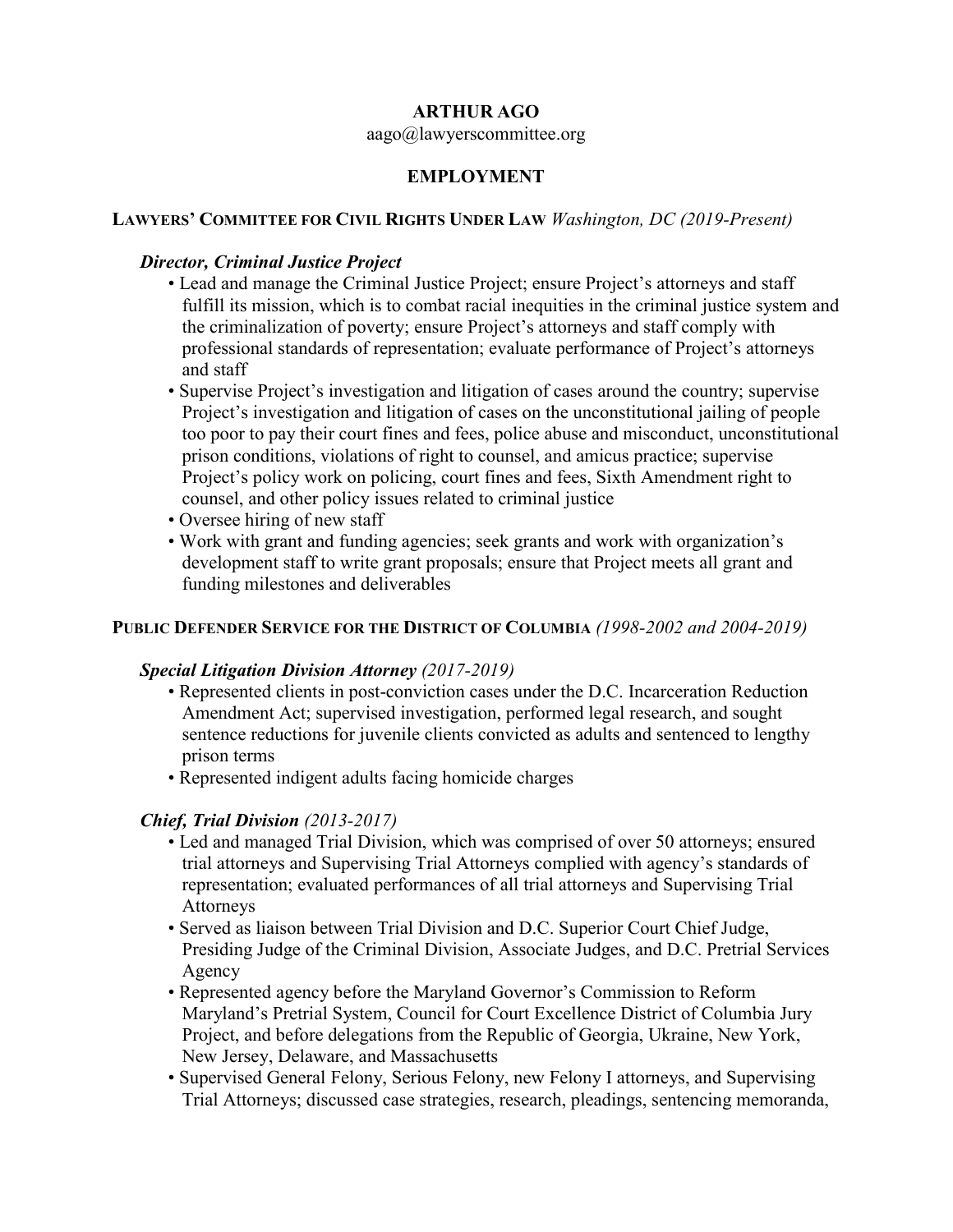trial preparation, and preliminary hearing preparation with supervisees; supervised trials, complicated sentencings, and other important hearings

- Evaluated trial attorneys for potential promotion to Supervising Trial Attorney positions
- Along with agency Director, Deputy Director, and General Counsel, participated in hiring of new trial attorneys
- Evaluated and enforced agency policies on employment, EEO, leave, and procurement
- Coordinated, developed, and assisted in trainings, including Trial Practice Groups, new attorney training, and investigator training; coordinated and led Supervising Trial Attorney training, which re-examined and established new policies and procedures for supervision in Trial Division; trained non-agency attorneys and law students in variety of settings, including Washington Council of Lawyers Litigation Skills Training; Georgetown University Law Center Criminal Justice Clinic; and National Institute for Trial Advocacy

#### *Deputy Chief, Trial Division (2008-2013)*

- Assisted Chief of Trial Division in management of Trial Division, including evaluation of attorneys and division procedures and policies; managed attorney schedules and calendars; directed Felony I Trial Practice Group; ensured attorney compliance with agency policies on case management systems, leave, and procurement
- Trained non-agency attorneys in variety of settings, including Public Defender Service Summer Series; Washington Council of Lawyers Litigation Skills Training; Public Defender Service Forensic Science Conference; D.C. Law Students in Court; and Georgetown University Law Center Criminal Justice Clinic
- Supervised General Felony, Serious Felony, and new Felony I attorneys
- Served as agency representative to variety of D.C. Superior Court committees, including Domestic Violence Implementation Committee, Performance Stakeholders Committee, Misdemeanor Community Court Committee, and Fugitive Safe Surrender Program
- Served on agency Hiring Committee
- Represented agency in meetings with attorneys and government representatives from the Philippines, Japan, and Afghanistan

#### *Supervising Trial Attorney, Trial Division (2005-2008)*

- Supervised Juvenile, General Felony, and Serious Felony attorneys; supervised case preparation, including strategies, research, pleadings, sentencing memoranda, trial preparation, and preliminary hearing preparation; supervised trials, complicated sentencings, and other important hearings
- Directed bi-weekly Trial Practice Group training for General Felony attorneys

#### *Trial Attorney (1998-2001 and 2004-2005)*

- *Felony I, 2005-Present*: Represent indigent adults facing homicide, assault with intent to kill, and sex assault charges; member of the Forensic Practice Group; have handled cases involving DNA, disputed ballistic evidence, disputed mental health evidence; conducted competency hearings; tried over 25 Felony I cases as lead counsel
- *General Felony and Serious Felony, 1999-2001 and 2004*: Represented adults facing criminal charges and parole revocation; tried over 25 cases, including allegations of armed robbery, sex abuse, felony drug possession and distribution, and felony assault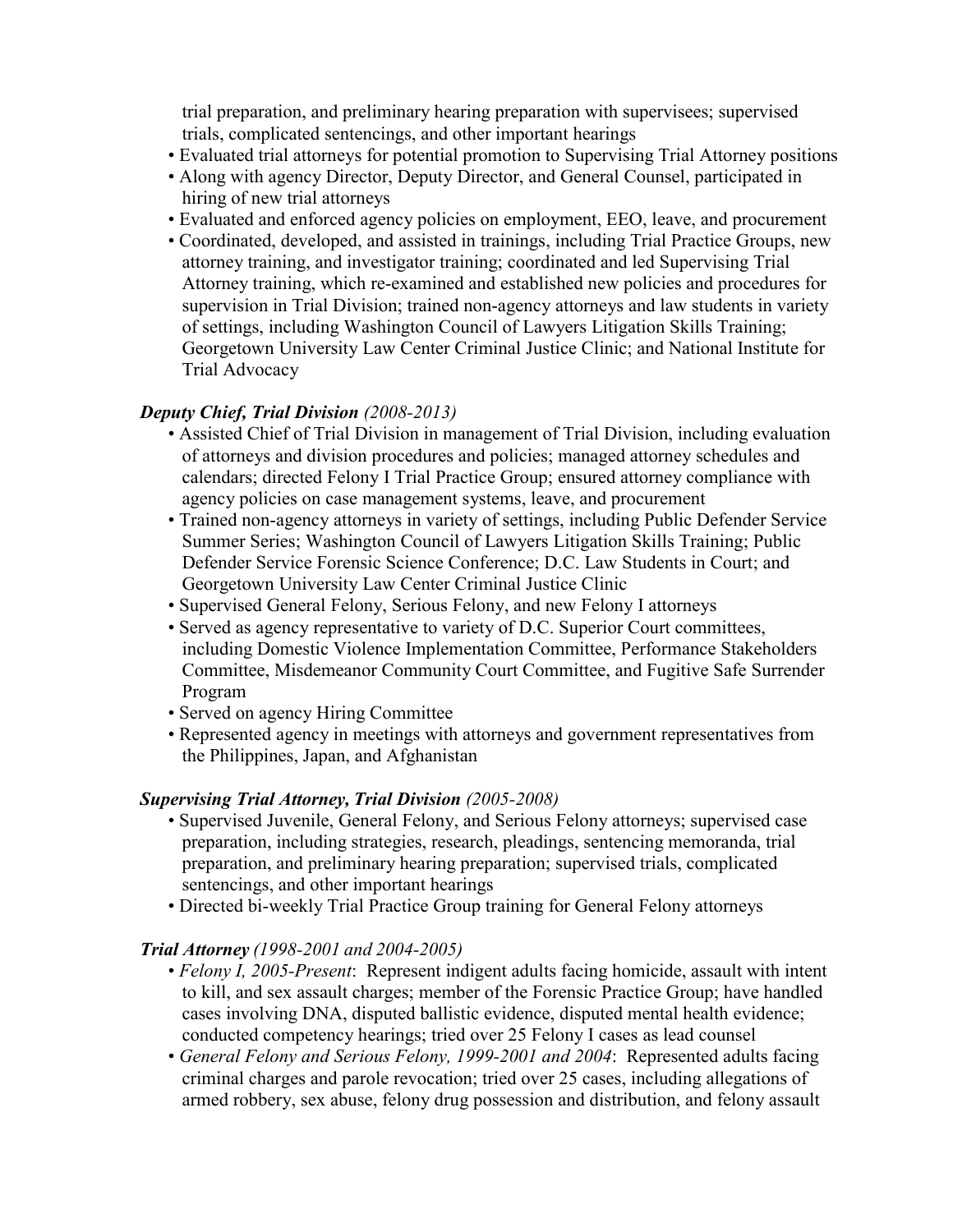• *Juvenile, 1998-1999*: Represented juveniles facing delinquency charges; tried over 10 cases, including allegations of drug distribution, robbery, sex abuse

# *Appellate Attorney (2002)*

• Represented indigent juveniles and adults in delinquency and criminal appeals before D.C. Court of Appeals; evaluated cases for appellate issues; researched and wrote appellate briefs and other pleadings

### **UNIVERSITY OF THE DISTRICT OF COLUMBIA LAW SCHOOL** *Washington, DC (Spring 2019) Adjunct Professor of Law*

• Developed and taught Trial Advocacy; taught weekly seminar for second- and thirdyear law students; developed and taught classes on all aspects of trial advocacy, including opening statements, direct examination, cross examination, expert witnesses, and closing arguments

## **AMERICAN UNIVERSITY WASHINGTON COLLEGE OF LAW** *Washington, DC (Summer 2018) Adjunct Professor of Law*

• Developed and taught Long-Distance Externship Seminar; created this class for internet-based distance learning; taught on-line weekly seminar for second- and thirdyear law students participating in field placements; developed classes on ethics, bias and diversity in the workplace, implicit bias, gender in the workplace, race and the legal system, representing clients, and leadership

# **GEORGETOWN UNIVERSITY LAW CENTER** *Washington, DC (Spring and Fall 2016)*

## *Adjunct Professor of Law*

• Developed and taught Criminal Defense Externship Seminar (Spring 2016) and Diverse Placement Externship Seminar (Fall 2016); taught bi-weekly seminars for second- and third-year law students participating in field placements; developed classes on ethics and professionalism, indigent criminal defense, bias and diversity in the workplace, implicit bias, and leadership

## **D.C. LAW STUDENTS IN COURT PROGRAM, INC.** *Washington, DC (2002-2004) Supervising Attorney and Adjunct Professor of Law*

• Supervised third-year law students in Criminal Division in the representation of misdemeanor and delinquency cases in D.C. Superior Court; oversaw students' research and writing, investigation, and trial preparation; taught weekly seminar on trial advocacy, criminal procedure, and evidence; supervised over 50 students and approximately 150 cases

# **BOARD MEMBERSHIPS**

# **D.C. LAW STUDENTS IN COURT PROGRAM, INC.**

*Washington, DC (2005-2009)*

## *Member, Board of Directors*

• Oversaw operations of the program, including staffing and budget oversight; evaluated performance of the executive director; engaged in capital development, fundraising, and capital investment; ascertained that the program continued to meet its mission of